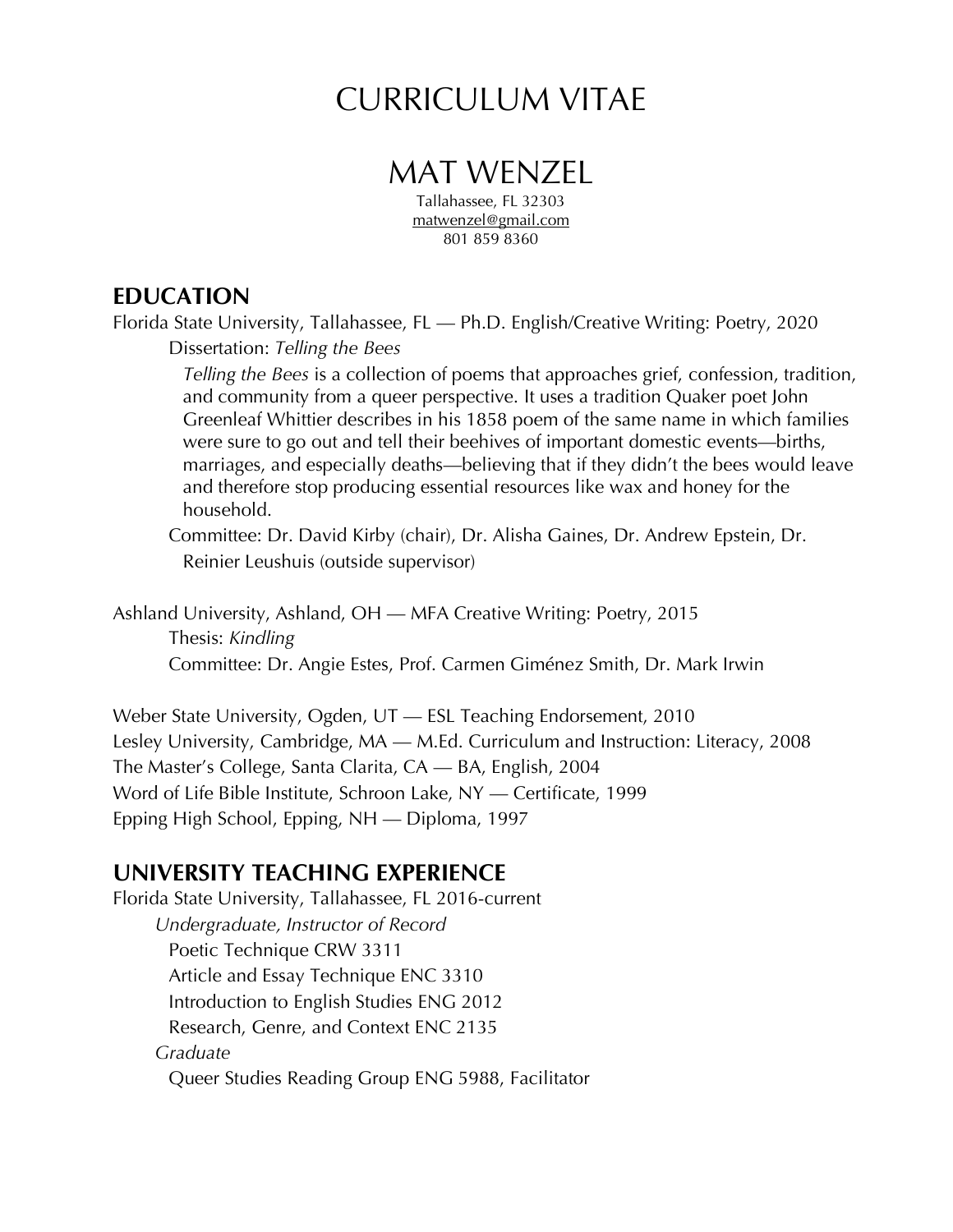## **PUBLICATIONS**

#### **Poetry:**

"The Green," *Hobart,* August 2020 (online) *"*Ode to My Sink Moths," *Homology Lit,* issue 4, 2019 (online) *"*To the Person I Was Then, Living in Someone Else's House,*"* Lambda Literary Poetry Spotlight, 2019 (online) "After the Angel of Ginsberg's Whitman," and "Sticks., *Stay Thirsty Poets*, vol. 1, 2019 "I," *Shift - A Journal of Literary Oddities,* issue 1, 2019 *"*Animatronic Armful of Groceries." *Carve Magazine*, Fall 2018 "Bible Student Burns New York Church." *Crab Fat Magazine,* August 2018 (online) "The Things They Said." *Queer Me Out Zine*, 2018 "Hey." *Written Here: The Community of Writers Poetry Review*, 2016 "Sissy Blood." *Glass: A Journal of Poetry,* 2016. (online) "Bridge," "Convalesce," "Ina Coolbrith Park," and "Rain." *Emerge: A Lambda Fellows Anthology,* 2016 "No Man is an Island, Except St. John of Patmos." *Off the Rocks Anthology*. Vol. 19, 2015 "#ididnoteatallthepistachios," "Loretta," and "Percocet." *Guide to Kulchur Creative Journal,* Issue 4, 2015 *"*New Hampshire.*" Right Hand Pointing,* Issue 87, 2015 (online) *"*Communion of Suffering," and "Please Excuse This Sex Poem." *Penumbra Art and Literary Journal,* 2015 "A Boy Named \_\_\_\_\_\_\_," and "On Your Thirtieth Birthday," *Glitterwolf Magazine,* Issue 8, 2015 **Scholarly:**

"Archie got hot: How embracing the queer art of failure allows *The Chilling Adventures of Sabrina* to open up new ways of representing queerness." *Riverdale: A Land of Contrasts*, University of Fraser Valley, forthcoming.

### **Book Reviews:**

"*Conflict is Not Abuse: Overstating Harm, Community Responsibility, and the Duty of Repair* by Sarah Schulman.*" American Book Review,* May-June 2018 "*Translating the Queer: Body Politics and Transnational Conversations* by Héctor Dominguez Ruvalcaba." *Feminist Theory,* Vol. 20, Issue 1, 2018 "*Until the Cows Come Home* by Alain Ginsberg." *Southeast Review,* 2018 "*Sky Ward* by Kazim Ali." *Puerto del Sol,* Vol. 49, No. 2, Spring 2014

### **Lesson Plans:**

*Weber Reads Tom Sawyer. Expanding literacy through graphic novels,* "Superstition in Tom Sawyer," "Making connections in Tom Sawyer," 2009

### **Zines:**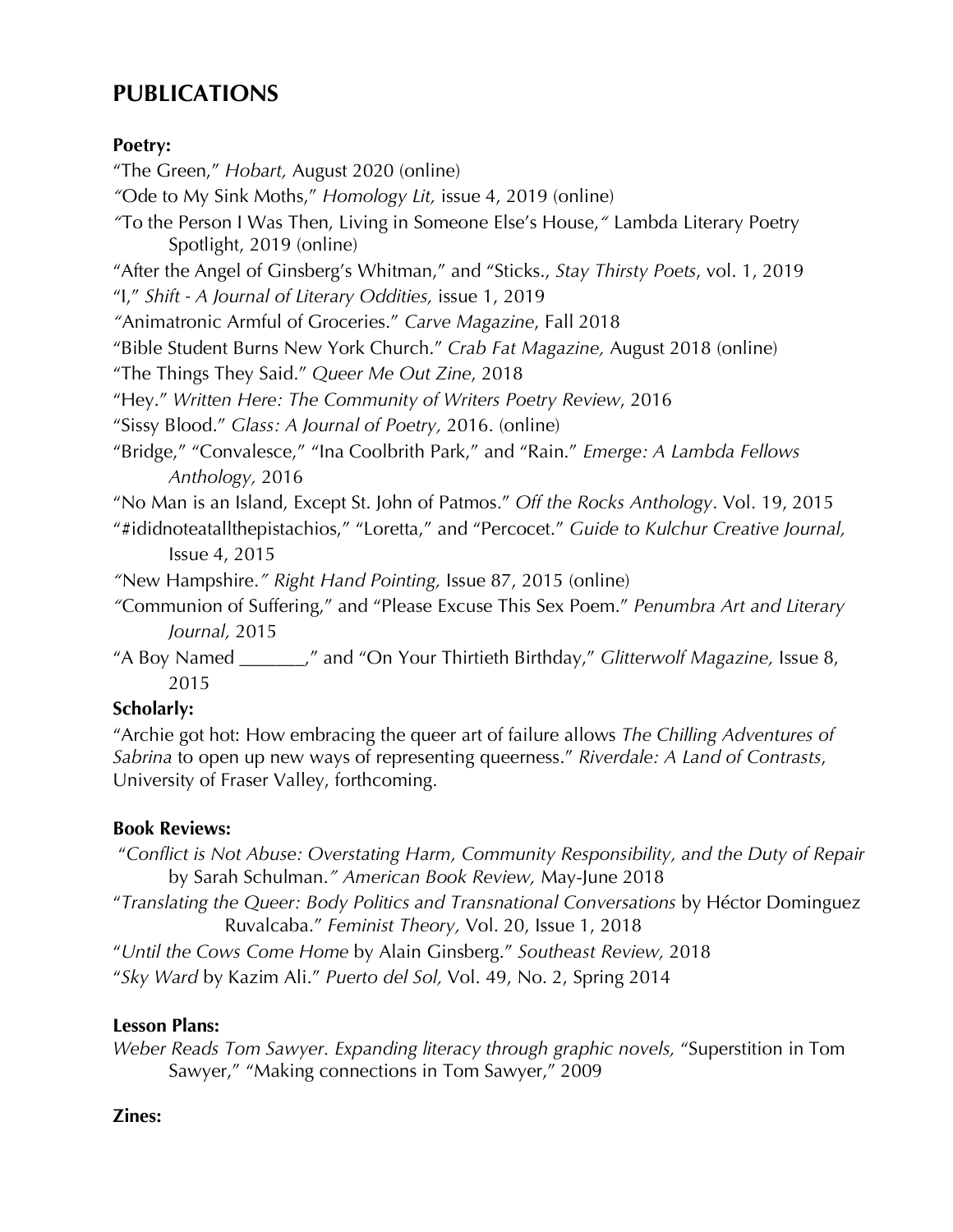*#mycorrhizine,* Fall, 2020 *#mycorrhizine,* 2019 (archived at Sherwood Forest Zine Library in Austin, TX and the Tallahassee Zine Fest library in Tallahassee, FL) *Haiku,* vols. 1-10 *Emily Dickinson Made Zines*

## **FEATURES/INTERVIEWS**

Q&A, *Carve Magazine*, September 2018 (online) Featured Emerging Writer at *Stay Thirsty Media*, Winter 2017 (online)

## **HONORS AND AWARDS**

#### **Poetry:**

YesYes Books Vinyl 45 Chapbook Semifinalist, 2019 *Pushcart Prize XLVI: Best of the Small Presses* Board of Contributing Editors nomination, 2018 Notable Manuscript for the 2017 BOAAT Book Prize, *BOAAT Press,* manuscript *Kindling,* 2017.

FSU Spotlight Award, Runner-up for Graduate Poetry, judged by Dana Levin, 2017

Salt Lake City Pride Festival Poetry Contest Winner, 2015

Lambda Literary Fellow, 2015

*River Styx* International Poetry Contest Finalist, 2014

"This is My Ogden" haiku contest winner, 2014

#### **Teaching:**

Robert O. Lawton Award for Excellence in Teaching College Composition, 2019

Award for Excellence in Teaching College Composition nomination, Florida State University, 2018.

ETS Recognition of Excellence Award - English Language, Literature and Composition: Content Knowledge, 2008

Dr. William Strong Utah English Teacher of the Year Semi-Finalist, 2008 Leadership Development Award, Utah Council of Teachers of English, 2007

## **PRESENTATIONS**

#### **Workshop Facilitating:**

A Day on Queer Writing*,* invited by Queer Voices Against Hate with SJ Sindu, 2017 Wasatch Range Writing Project 1 Week Facilitator, 2011, 2013 Wasatch Range Writing Project 4 Week Facilitator, 2008

#### **Poetry Readings**:

Poetry Storm: Rising Waters, FSU Museum of Fine Art, invited by Eleanor Boudreau,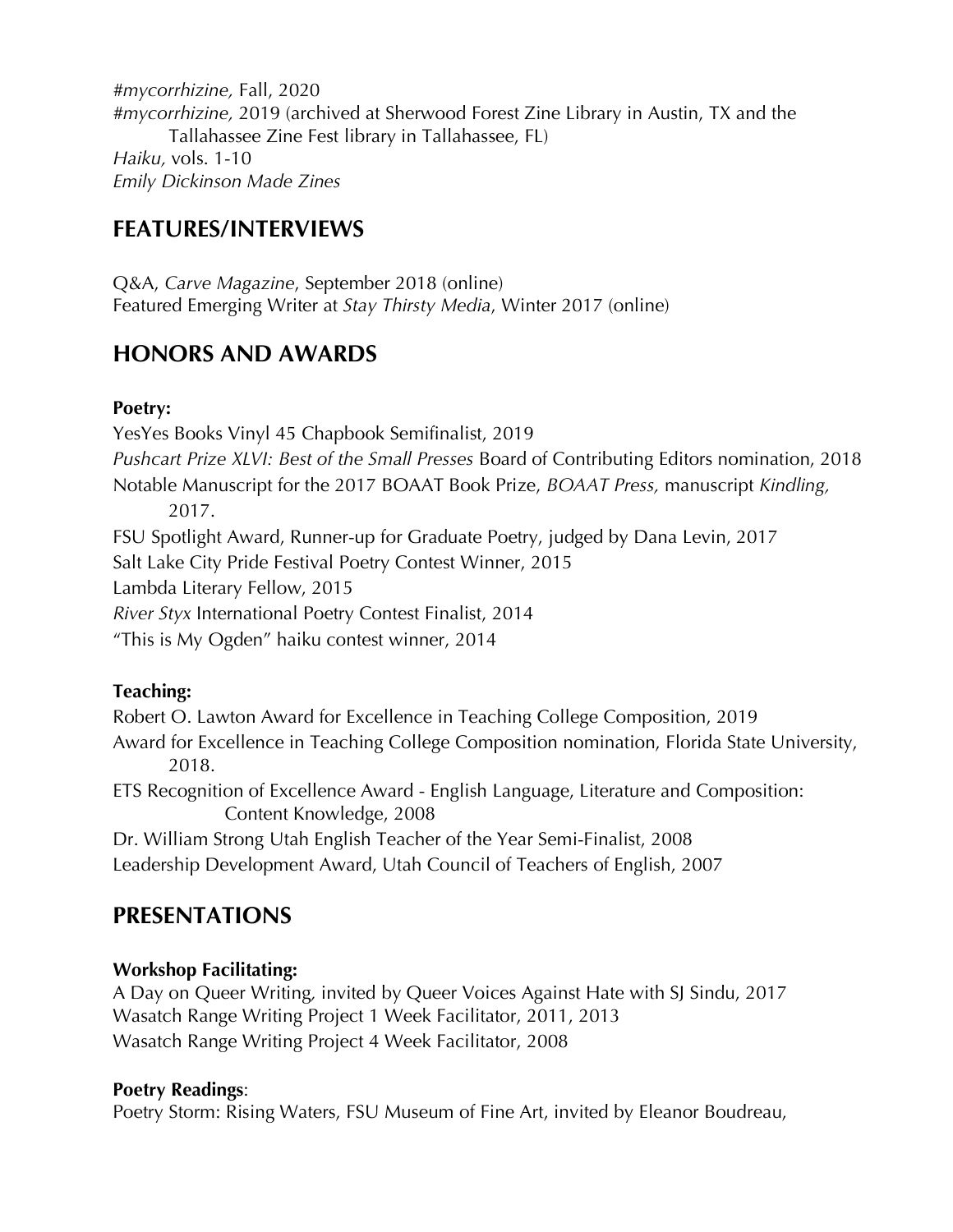Tallahassee, January 2020 A Night of Punk and Poetry at The Bark, Tallahassee, January 2019 Jerome Stern Distinguished Writers Series, Florida State University, Spring 2018 A World With Guns: Poetry of Protest and Memorial, invited by 100 Thousand Poets for Change, 2018 Queer Voices Open Mic, invited by Queer Voices Against Hate, 2017 Jerome Stern Distinguished Writers Series, FSU, Spring 2017 100 Thousand Poets for Change, Tallahassee, 2016, 2017, 2018, 2019 QUEER Voices United Against Hate: An Open Mic, Tallahassee, 2016 Warehouse Reading Series, FSU, Summer 2016 Jason Stoneking at E.M. Wolfman, invited by Jason Stoneking, Oakland, 2015 SpokenWord au Chat Noir, Paris, 2015

#### **Breakout Session Presentations:**

UCTE Fall Conferences: *Local Author Panel* facilitator, 2013 *Survivor of the Poets: Reality TV meets poetry appreciation,* 2011 *A Teacher's Digital Life: How to use technology in a reading and writing classroom,* 2009 *Found Poetry,* 2007

#### **Other:**

Christian Heritage High School Commencement Speaker, 2011 Invited presenter for Summer Teaching Assistant Training, FSU, 2017, 2018, 2019

## **SECONDARY TEACHING EXPERIENCE**

DaVinci Academy of Science and Art, Ogden, UT 2013-2015 Courses Taught: English 9-10, English 9-10 Pre AP, English 7, Creative Writing 7-12, Reading 7-12, Advisory Snowcrest Jr. High, Eden, UT 2010-2013 Courses Taught: English 8-9, Advisory Highland Jr. High, Ogden, UT 2008-2010 Courses Taught: English 9, English 9 Honors, Advisory Christian Heritage School, Riverdale, UT 2005-2008 Courses Taught: English 7-11, Creative Writing 9-12, Drama 7-8, Media Literacy 11- 12, Drama 7-8, Life Skills 7-8

## **EXTRA-CURRICULAR**

### **Creative Writing**:

Jerome Stern Distinguished Writers Series Host, FSU, 2016, 2018 *Southeast Review* Fiction Reader, FSU, 2018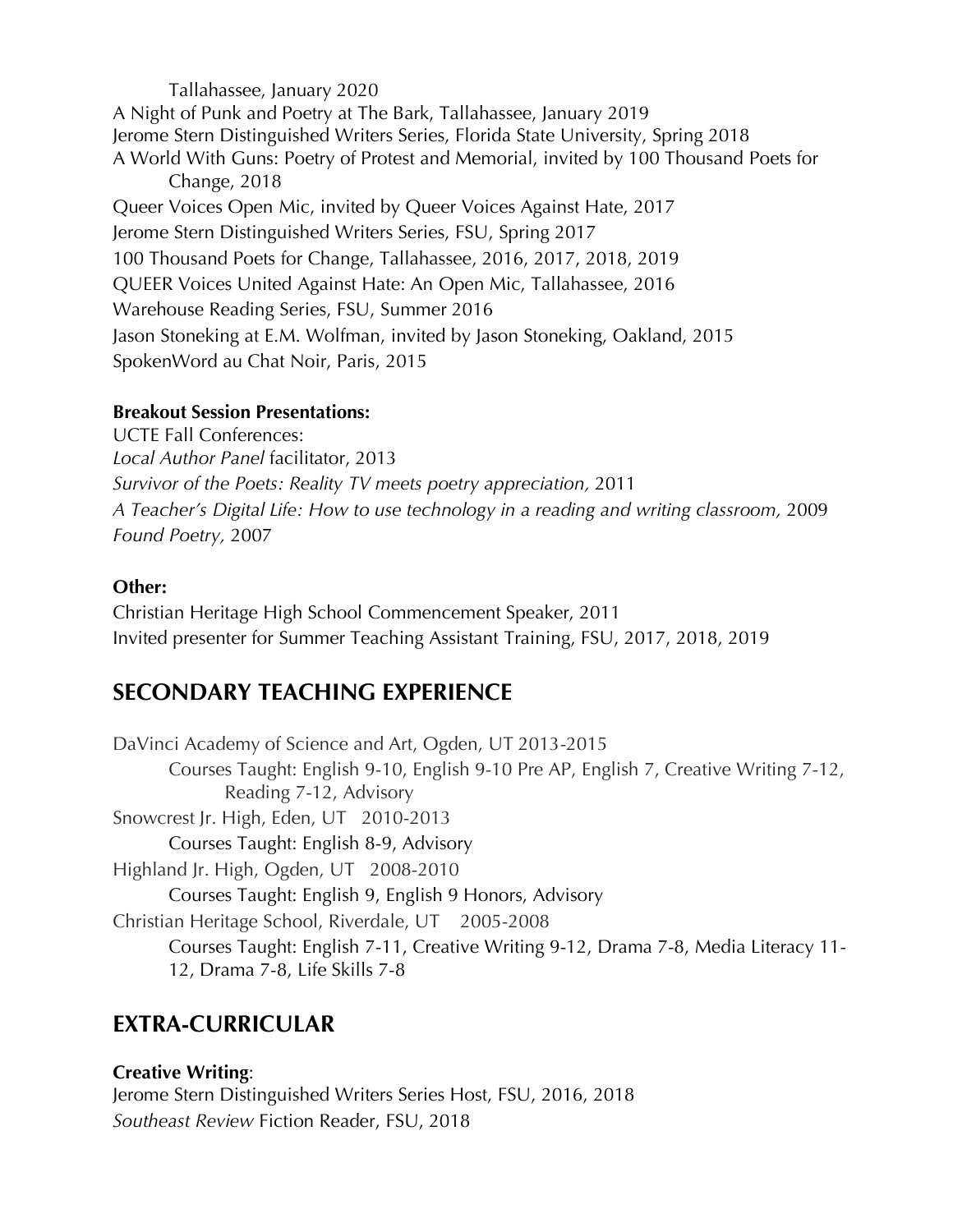*Southeast Review* Creative Non-fiction Reader, FSU, 2018 *Southeast Review* Poetry Reader, FSU, 2016-2018 Community of Writers at Squaw Valley Participant, 2016 Poetry Out Loud School Coordinator, Christian Heritage School, 2008 Literary Magazine Advisor, CHS, 2008

#### **Pedagogy:**

Mentor Teacher, FSU, 2018 Utah Council of Teachers of English Quest (state English competition) Coordinator, 2010-2011, 2014-2015 Utah Council of Teachers of English Awards Chair, 2012-2013 Utah Council of Teachers of English President, 2011-2012 Utah Council of Teachers of English Vice President, 2009-2011 Small Learning Community Leader, Highland Jr. High School, 2008-2010 Wasatch Range Writing Project Teacher Consultant, 2007-2015 Utah Council of Teachers of English Board Member, 2006-2015 National Council of Teachers of English Member, 2006-2015

#### **University Involvement:**

English Graduate Diversity Committee Member, Florida State University 2018-2020 Graduate Assistants United (GAU) Vice-President of Membership, FSU, 2017-2019 Graduate English Student Organization (GESO) Representative, FSU, 2017-2019 FSU College Composition Committee Member, 2016

#### **Secondary Extra-curricular:**

Cross-Country Coach, DaVinci Academy of Science and Art, 2014 Boys Track and Field Coach, Snowcrest Jr. High School, 2011-2013 National Academic League Coach, Snowcrest, 2010-2013 StARTS (Weber State University's summer writing program for youth) Coordinator, 2009 Academic Quiz Bowl Coach, CHS, 2006-2009 Pioneer Theatre Productions Chaperone, CHS, 2005-2008 Utah English Quest Advisor, CHS, Highland, Snowcrest, 2005-2010 Assisted Living Memoir Project Co-leader, 2006-2007 School-wide Clubs Coordinator, CHS, 2005-2006

#### **Community Involvement:**

Queer Tallahassee meetup.com Group founder/coordinator, 2016-current Utah State Senate Democratic Party Candidate, District 18, 2014

#### **Non-degree Courses:**

Comics: Art in Relationship, California College of the Arts, Kadenze, 50 hours, April 2016